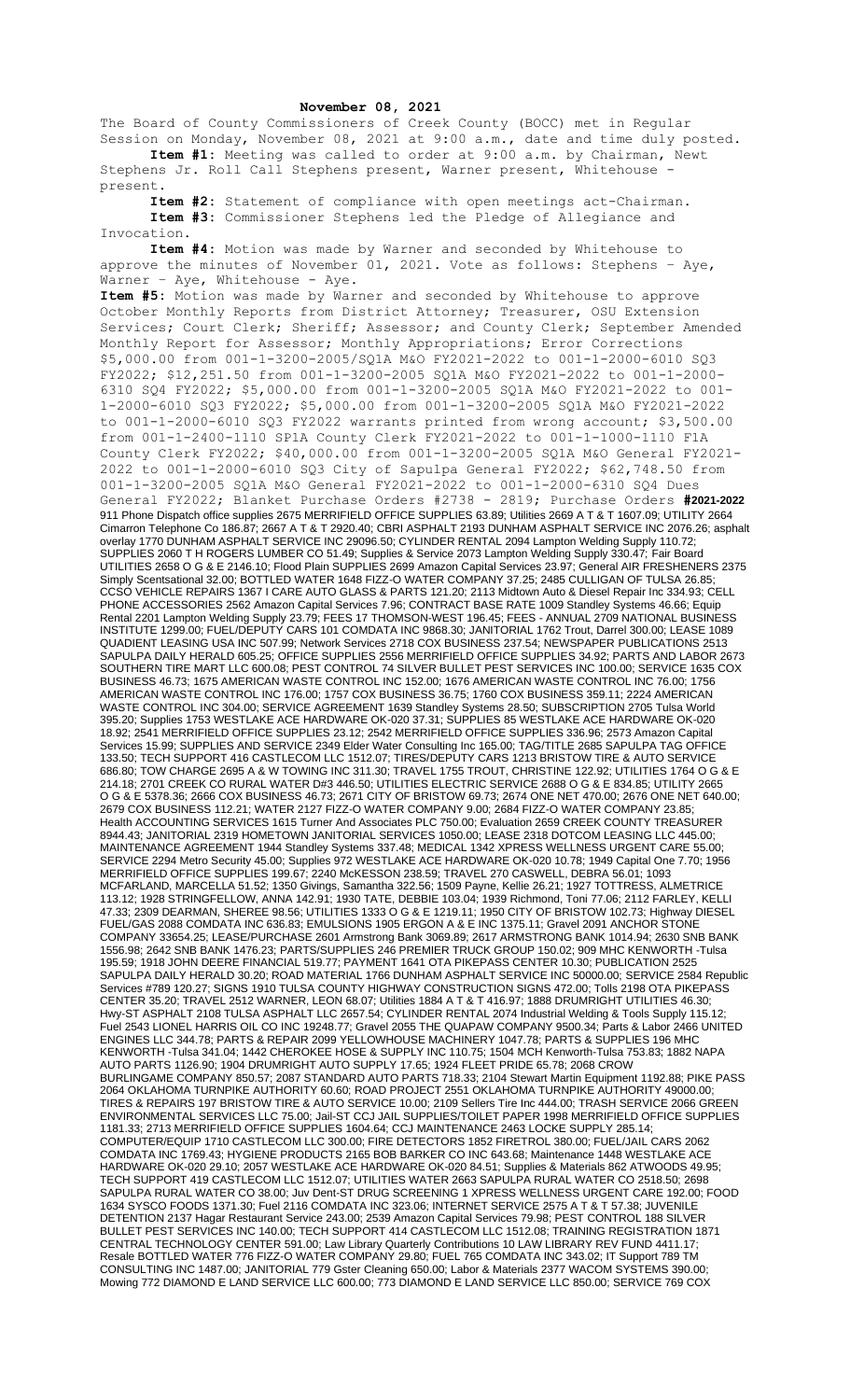BUSINESS 47.99; Supplies 2428 MERRIFIELD OFFICE SUPPLIES 39.98; TAX WARRANT SERVICE 786 CREEK COUNTY SHERIFF 900.00; TEMPORARY EMPLOYEE 395 DYNAMIC RECRUITING SPECIALIST 174.00; TRAVEL 2215 ENGLE, DON 91.28; RM&P SERVICE 1633 CASTLECOM LLC 1368.00; SH Commissary Commissary 1646 TIGER CORRECTIONAL 3232.76; SH Svc Fee FOOD FOR INMATES 1586 TIGER CORRECTIONAL 5377.46. Vote as follows: Stephens

– Aye, Warner – Aye, Whitehouse - Aye.

**Item #6: DISCUSSION** of new business. (In accordance with the Open Meetings Act, Title 25 O.S. § 311, new business is defined as any matter not known about or which could not have been reasonably foreseen within 24 hours of time of posting agenda.) Stephens stated we have received the updated valuations for the county buildings, I will make copies and distribute. Also, information will be forwarded to ACCO for updating. Warner stated he was informed that ACCO was in the process of hiring an individual to go out and assess each counites buildings for their records, as well.

**Item #7:** Motion was made by Warner and seconded by Whitehouse to approve public sale auction of property located in Drumright 2<sup>nd</sup> N2 of Lots 5 and 6, BLK 7 to Marco Perez for \$2,243.00, plus \$100.00 filing and publication total of \$2,343.00. There were no other parties present. Property address is 526 N. Pennsylvania Ave, Drumright, OK 74030. Vote as follows: Stephens – Aye, Warner – Aye, Whitehouse - Aye.

**Item #8:** Motion was made by Warner and seconded by Whitehouse to approve public sale auction of property located in Broadway Lots 4 thru 6 incl., BLK 33 to Andrea Haney for \$2,581.00, plus \$100.00 filing and publication total of \$2,681.00. There were no other parties present. Property address is 407 S. Bristow Ave, Drumright, OK 74030. Vote as follows: Stephens – Aye, Warner – Aye, Whitehouse - Aye.

**Item #9: DISCUSSION ONLY/NO ACTION** on presentation by Emblem Strategies regarding ARPA compliance assistance-Shawna McWaters, Representative. McWaters thanked the Board for listening to presentation, we have offices out of Edmond and Durant and are currently servicing seven counties with ARPA compliance. I have reviewed Creek Counties funds, roughly \$14 million was received, we would like to offer our services to assist with compliance, eligibility, reporting, non-profit compliance, help figure Revenue replacement for the county and help with any other grant opportunities through other Federal monies or other agencies. I would love the opportunity to work with your county. Warner briefly discussed the three different options of assistance, the least is 2% fee, roughly \$278,000.00. McWaters stated correct. I see great opportunity within your regional areas. Stephens stated we appreciate your presentation, however we are very fortunate here in our County, we have a full-time Assistant ADA for the County. Between the Assistant ADA and our work group that has been established, we have weekly meetings reviewing the most updated information. Changes are occurring and the ongoing of the final rule is unknown, but I feel we have a good handle on this currently. We are looking at what can we do to serve the most people in our county. McWaters stated if there is anything that we could do, even help looking at different pots of money for regional projects, please let us know. The Board thanked McWaters for coming.

**Item #10:** Motion was made by Warner and seconded by Whitehouse to approve painting/drywall project for the Creek County Health Department per recommendations of Anna Stringfellow, Health Department to Mark Cromwell, dba Kitchen Plus, for \$7,335.00, as per Title 61 O.S. § 101-138. Quotes received from Kitchen Plus, Tulsa Paint Company and Baca Painting and Services. Stringfellow stated that the lowest bid is Cromwell and he is our maintenance personnel as well. Musser has reviewed the quotes. Stephens asked if all bidders have bid on the same projects, Stringfellow stated yes. Musser stated we are currently waiting on insurance from Cromwell, but has done this type of work in the past. Stringfellow provided insurance information to Musser. Vote as follows: Stephens – Aye, Warner – Aye, Whitehouse - Aye.

**Item #11:** Motion was made by Stephens and seconded by Warner to let for **Bid#22-2 Creek County Justice Center Roof Replacement**, for the Creek County Public Facilities Authority, to be opened 12/13/21 and a mandatory pre-bid meeting will be held on 12-1-21 at 10:00 a.m. Vote as follows: Stephens – Aye, Warner - Aye, Whitehouse - Aye.

**Item #12:** Motion was made by Stephens and seconded by Whitehouse to sign Lease Agreement with Yellowhouse Machinery Company for two 2022 John Deere 770G Graders for District #3, with unit price of \$295,264.89, monthly \$2,943.57, with a five-year term and a balloon payment of \$140,282.71, if we choose to purchase them on that fifth year. Whitehouse stated we have two graders that are on their last leg, the money we are putting into them are just not worth it. Upon this five-year term, we can get them replaced with new ones. This helps with the cost of maintenance. Warner reviewed the numbers to see the overall cost of five years, you will be spending roughly \$176,614.00. Stephens asked Goforth if he has reviewed the leases, Goforth stated Jana and I have reviewed the contracts and they are good. Vote as follows: Stephens – Aye, Warner – Aye, Whitehouse - Aye.

**Item #13:** Motion was made by Stephens and seconded by Whitehouse to approve using the ACCO Deductible Fund to pay for damages to a 2019 John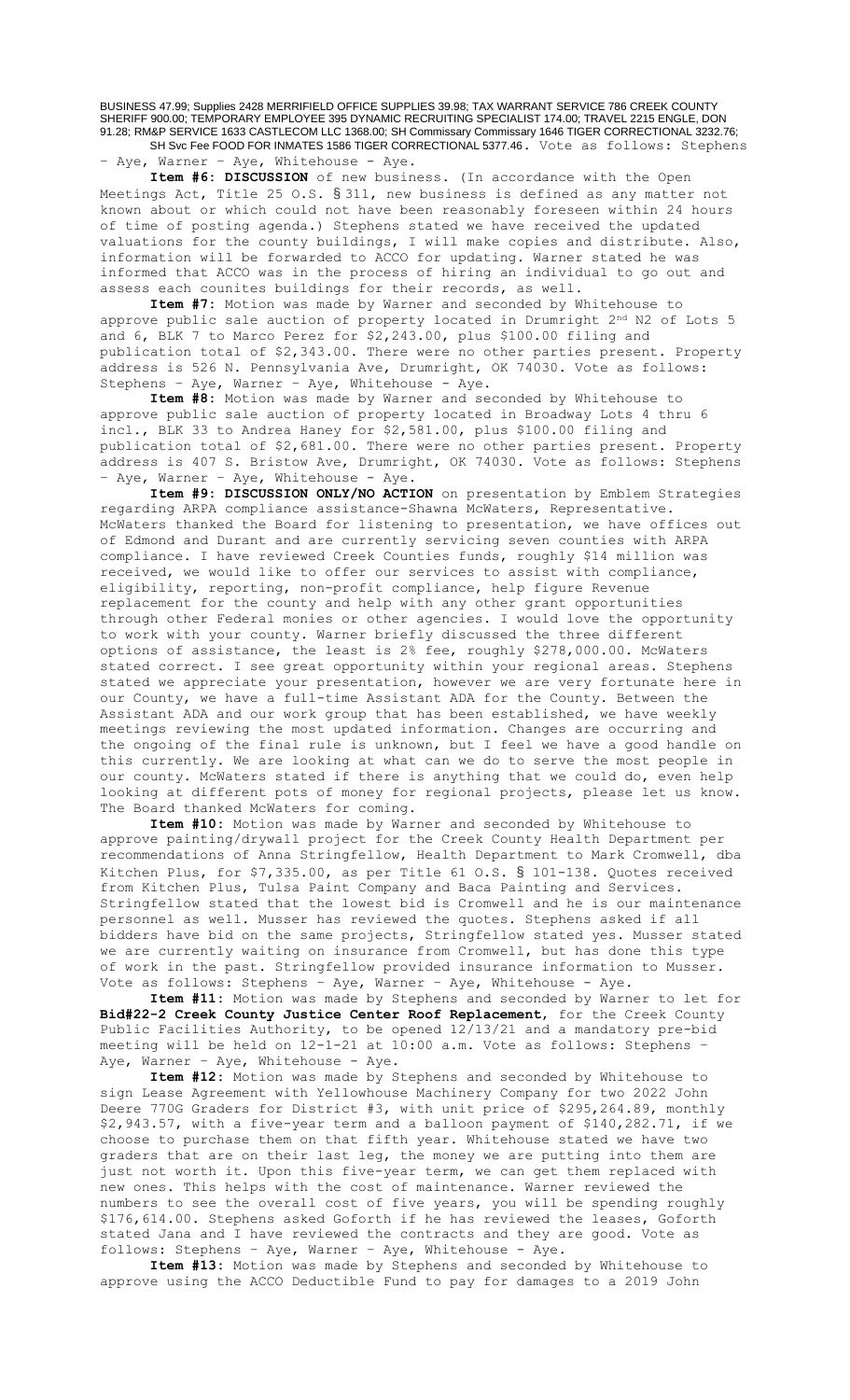Deere 60G Mini Excavator VIN#1FF060GXPKJ291061 which was damaged on October 20,2020, from water damages, District #3. Whitehouse stated the piece of equipment is a total loss, we need to get this wrapped up, as we are paying \$1,500.00, a month on a piece of equipment that we cannot use. Vote as follows: Stephens – Aye, Warner – Aye, Whitehouse - Aye.

**Item #14:** Motion was made by Warner and seconded by Whitehouse to sign transfer approving transfer of \$53,043.55 from the General Government Maintenance and Operations Fund 001-1-2000-2005/R2 Commissioners FY2021-2022, to the Sheriff's Office Capital Outlay Fund 001-2-0400-4110/B3 Sheriff FY2022, for the purchase of a vehicle and up-fit of said vehicle due to cancelled purchase orders, because of vehicle chip shortage delaying delivery beyond the fiscal year funds that were encumbered. Stephens stated we have been working on a solution for the last couple of weeks. Kerry Patton has supplied the information that the reserved money for this vehicle will be in the general account carryover for next year's budget numbers. A new purchase order will take place of the old fiscal year's purchase order and the money lapsed will cut the R2 account carryover short this year, but see that monies come back next year. Bret Bowling stated he was warned in March that there was a chip shortage and that this would happen. We have been working the State Auditor and District Attorney's Office to come up with a solution. The day we canceled the p.o., we received the k-9 vehicle the next day. Mortazavi touched base on the importance of establishing a carryover or rainy-day fund account, for instances like this. Once, the current budget has been allocated, you cannot supplement an office request, unless a department gives up some of their funding to fulfill that request. Vote as follows: Stephens - Aye, Warner - Aye, Whitehouse - Aye.

**Item #15:** Motion was made by Warner and seconded by Whitehouse to sign **Resolution#2021-163** directing the Creek County Treasurer to credit the Creek County General Government Maintenance and Operations Fund 001-1-2000-2005/R2, with funds from the Creek County Court Clerk's Office Fund for reimbursement of utility payments, in the amount of \$103.24, as per O.S. 62 § 335, and procedures implemented by the State Auditor's Office. Vote as follows: Stephens – Aye, Warner – Aye, Whitehouse - Aye.

**Item #16:** Discussion and possible action regarding the American Recovery Plan 2021 funds directed to Creek County by the federal government. Andrew Goforth briefed the Board on SB3011, I have no new update as this is still sitting. However, they have passed a different bill last week for infrastructure. **(1)** Motion was made by Warner and seconded by Whitehouse to approve the use of ARPA M&O Funds for Emergency Management to provide Rave Mobile Safety App, in the amount of \$4,500.00 and approving the transfer \$4,500.00 from 1566-1-2000-1110 ARPA 2021 Salary Commissioners FY2021-2022 to 1566-1-2000-2005 FY20222 and establishing project number 1566- 1.8-2700-2005. Covey Murray stated that the Sheriff had proposed this app, a couple of years ago. Our intention with offering this app to employees and offices is to keep offices informed if one office is closed due to COVID, we had an outbreak and needed to notify employees, emergency alerts due to weather, active shooter, or the county being closed. This could also be utilized for upcoming events for the county. Notify the police, fire, ambulance and allow the Sheriff to communicate with the outlying schools. This would be an optional download for employees, each elected official would manage their users and get with admin to send out a mass alert. This app has some much potential, Goforth stated. There was discussion of which category does this fit under, Goforth stated I believe 1.8, is the best fit. There was discussion of other counties using the app and how they have had great success. We have approximately 200 employees, the company has honored the price from last quote. Vote as follows: Stephens – Aye, Warner – Aye, Whitehouse - Aye. **(2)** Motion was made by Warner and seconded by Whitehouse to approve the use of ARPA Capital Outlay Funds for Emergency Management to purchase a 500-gallon water buffalo, in the amount of \$6,425.00 from Wylie Sprayers of Oklahoma City and approving the transfer \$6,425 from 1566-1-2000- 1110 ARPA 2021 Salary Commissioners FY2021-2022 to 1566-1-2000-4110 ARPA 2021 Capital Outlay Commissioners FY2022 and establishing project number 1566- 5.14-2700-4110. Murray stated there has been multiple instances where we have been contracted by different agencies needing water. Recently at the Juvenile Justice Center, Bristow Hospital and Drumright. Currently we would have to borrow one from State Emergency Management or Creek Nation. We have in the past used a fire department rig to provide water, this would be more sanitary to utilize. Don Engle, Treasurer asked if one tank would be sufficient, Murray stated at this time we only have enough storage space for one. We could always borrow one if needed. Other quote received from Portable Tank Group Inc. Vote as follows: Stephens – Aye, Warner – Aye, Whitehouse - Aye. A motion was made by Warner and seconded by Whitehouse to approve the use of ARPA M&O Funds for the Assessor's Office to provide one-time flyover high resolution imagery to survey the entire county, in the amount \$74,720.00 from Eagleview and approving the transfer \$74,720.00 from 1566-1-2000-1110 ARPA 2021 Salary Commissioners FY2021-2022 to 1566-1-2000-2005 ARPA 2021 M&O